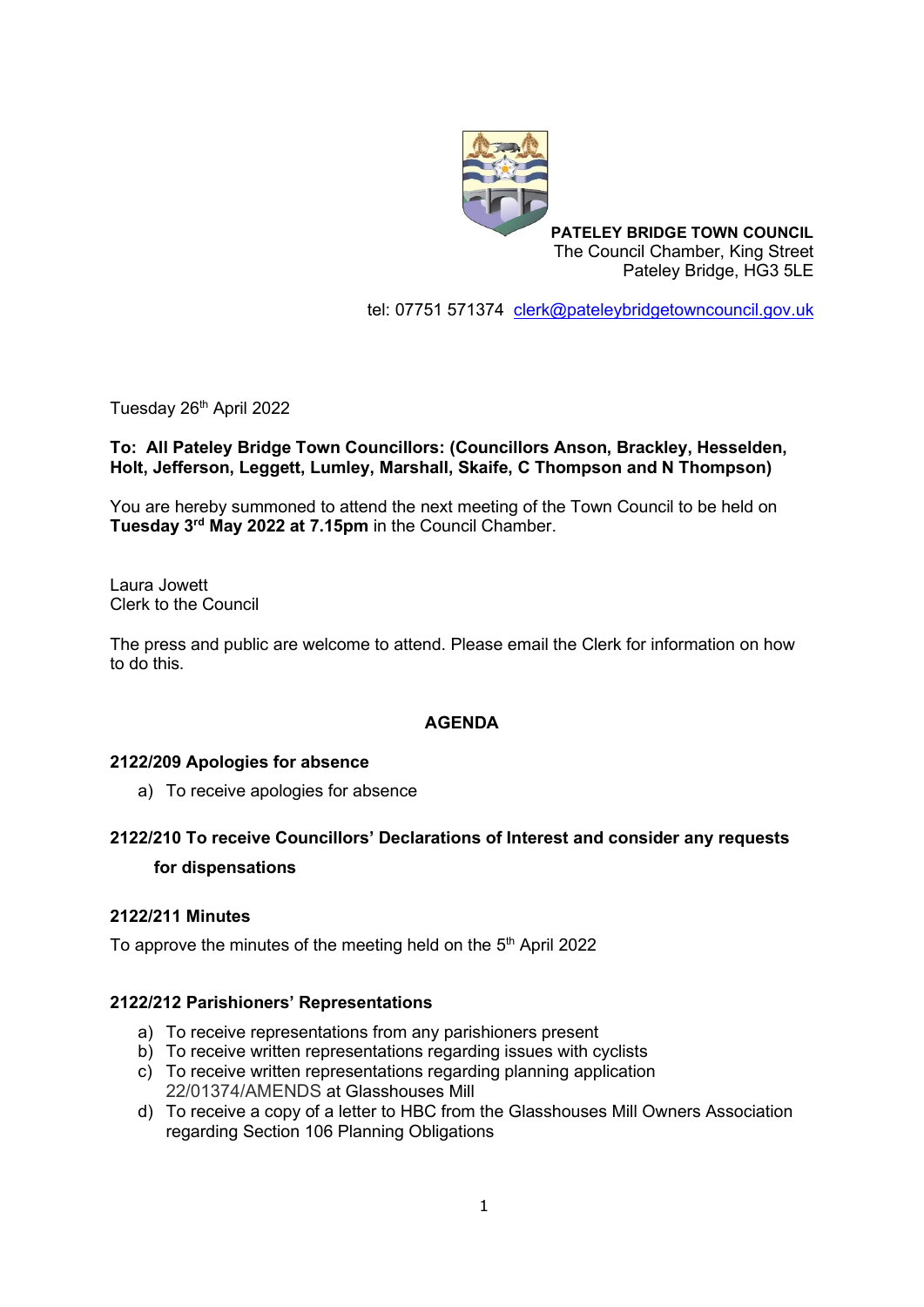## **2122/213 Matters Arising**

a) To receive the Clerk's report

## **2122/214 County Matters**

a) To receive a report

## **2122/215 District Matters**

a) To receive a report

### **2122/216 Planning Matters**

## a) Applications to Harrogate Borough Council

To consider:

|   | Application no  | Address                            | <b>Details</b>                   |
|---|-----------------|------------------------------------|----------------------------------|
|   | 22/01290/LB     | 2E Church Street Pateley Bridge    | Internal alterations and         |
|   |                 | Harrogate North Yorkshire HG3 5LB  | alterations to the fenestration. |
| 2 | 22/01413/FUL    | Kiln House Wilsill Harrogate North | Erection of replacement Garage   |
|   |                 | Yorkshire HG3 5EE                  | with small home office in        |
|   |                 |                                    | loftspace - Revised Scheme.      |
| 3 | 22/00726/FULMAJ | Daleside Motors Central Garage     | Erection of apartment block of   |
|   |                 | Pateley Bridge Harrogate North     | up to three storeys to create 15 |
|   |                 | Yorkshire HG3 5HQ                  | no. residential dwellings, with  |
|   |                 |                                    | associated car parking.          |
|   |                 |                                    | Provision of an electric car     |
|   |                 |                                    | charging facility and change of  |
|   |                 |                                    | use of existing stone frontage   |
|   |                 |                                    | building to form associated      |
|   |                 |                                    | kiosk, with associated           |
|   |                 |                                    | alterations                      |

## b) Decisions by Harrogate Borough Council

To note:

|   | Application<br>number | Address                                                                               | <b>Details</b>                                                                                                                                                            | <b>HBC</b> decision                  |
|---|-----------------------|---------------------------------------------------------------------------------------|---------------------------------------------------------------------------------------------------------------------------------------------------------------------------|--------------------------------------|
|   | 22/00465/FUL          | 4 Glencoe Terrace,<br>Sandy Lane,<br>Glasshouses, North<br>Yorkshire HG3 5DU          | Single storey side<br>extension                                                                                                                                           | Approved<br>subject to<br>conditions |
| 2 | 22/00518/FUL          | Valley View, Blazefield,<br>Harrogate, North<br>Yorkshire HG3 5NG                     | Conversion of stores to<br>form part of dwelling,<br>erection of extension,<br>installation of package<br>treatment plant,<br>installation of ground<br>source heat pump. | Approved<br>subject to<br>conditions |
| 3 | 22/00626/FUL          | Linton House, Ripon<br>Road, Pateley Bridge,<br>Harrogate, North<br>Yorkshire HG3 5NJ | Demolition of existing<br>balcony and erection of<br>replacement single storey<br>extension on footprint of<br>balcony - Revised<br>scheme. Approved                      | Approved<br>subject to<br>conditions |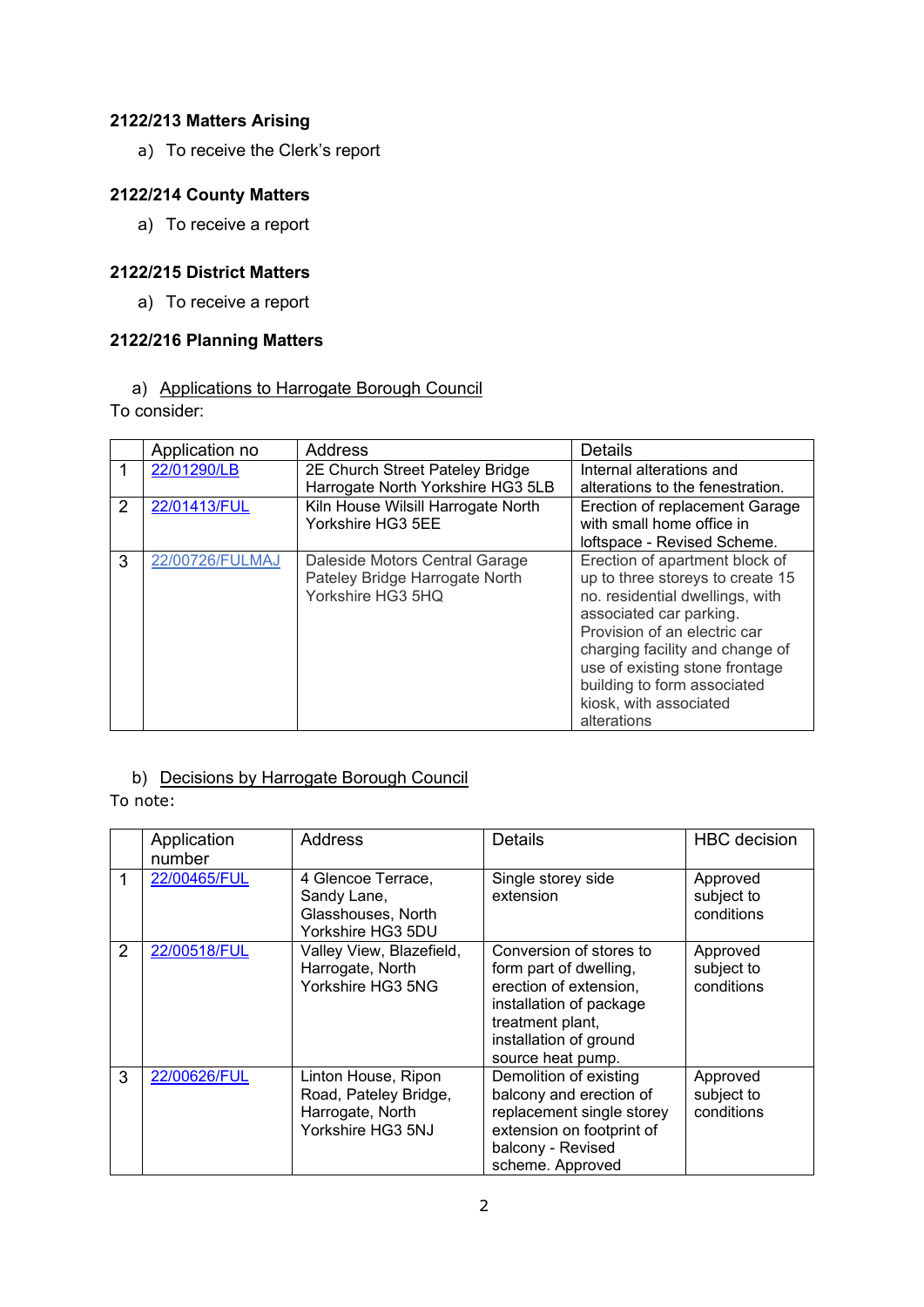|   |                 |                                                                                                                                                        | application -<br>21/00007/FUL                                                                                                                            |                                      |
|---|-----------------|--------------------------------------------------------------------------------------------------------------------------------------------------------|----------------------------------------------------------------------------------------------------------------------------------------------------------|--------------------------------------|
| 4 | 21/04815/FUL    | The Bungalow, Raikes<br>View, The Raikes, Wilsill,<br>Harrogate, North<br>Yorkshire HG3 5EG                                                            | Demolition of existing<br>dwelling. Erection of<br>replacement dwelling<br>(amended plans received<br>1st March 2022)                                    | Approved<br>subject to<br>conditions |
| 5 | 22/00517/FUL    | High East Head House,<br>Wilsill, Harrogate, North<br>Yorkshire HG3 4DJ                                                                                | Conversion including small<br>extension to stores to form<br>annex / holiday cottage                                                                     | Approved<br>subject to<br>conditions |
| 6 | 18/03947/OUTMAJ | Coal Yard Adjacent To R<br>M Hawkesworth And Co<br>Ltd, Station Garage,<br>Greenwood Road,<br>Pateley Bridge,<br>Harrogate, North<br>Yorkshire HG3 5LR | Outline application for the<br>residential development<br>including details of point of<br>access (amended<br>supporting documents<br>received 2.8.2021) | Refused                              |

### c) Enforcement matters

- i. 22/00140/PR15 Non-compliance with approved plans at Glasshouses Mill, Glasshouses, North Yorkshire
- d) Appeals:

#### e) Other:

i. Glasshouses Mill

#### **2122/217 Play Area**

a) To receive a verbal report on the playground and consider any action required

#### **2122/218 Minutes/ Reports from Committees**

- a) To receive the draft minutes of the Finance Committee meeting held on Tuesday  $19<sup>th</sup>$ April
- b) To receive the draft minutes of the Human Resources Committee meeting held on Tuesday 25th April
- c) To receive a verbal report from the Joint Liaison Committee meeting held on Tuesday 3 rd May

### **2122/219 Council Business**

- a) Caretaker Tasks for April
- b) To receive information from Yorkshire Electrical Services about amendments to the power supply for Christmas lighting and to agree expenditure of £488.21 (plus VAT).
- c) To consider arrangements for Councillors surgeries
- d) To consider arrangements for treating council owned wooden benches in the parish
- e) To receive an update on plans for Jubilee events and to consider expenditure for refreshments for the beacon lighting event on Thursday 2<sup>nd</sup> June
- f) To receive a training report
- g) To receive an update on the renewal of the Town Councils insurance policy
- h) To receive an update on statistics gathered from the Mobile Vehicle Activated Sign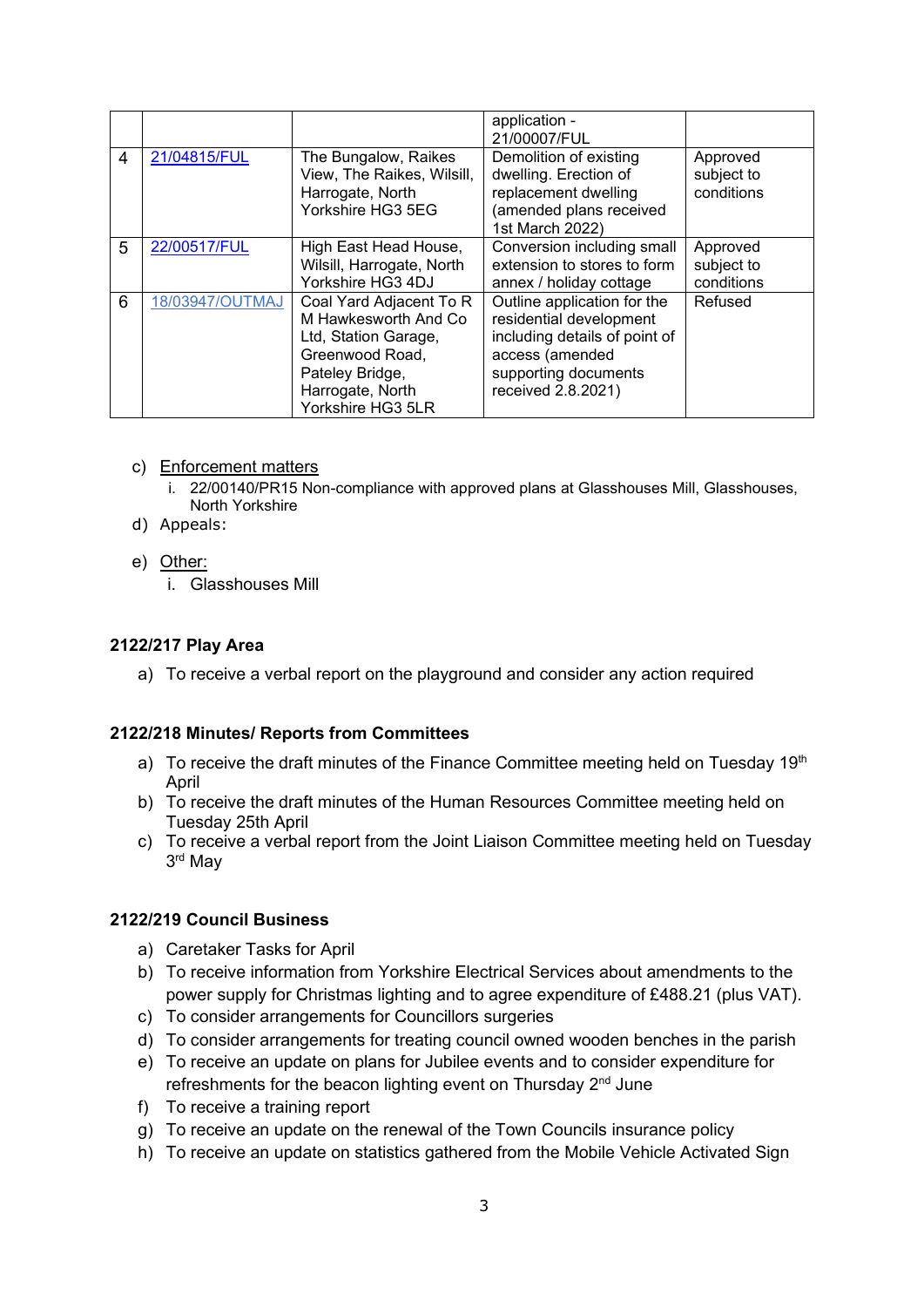i) To receive information about the Council's committees ahead of appointing members at the Annual Meeting of the Council

## **2122/220 Correspondence**

- a) To receive information from PKF Littlejohn regarding the Annual Governance and Accountability Return for 2021-2022
- b) To receive and consider a copy of the Nidderdale AONB response to the Consultation on Government Response to the Landscapes Review.

## **2122/221 Financial Matters**

## **a) Accounts for Payment**

- **i.** Nidderdale Plus: Printing 50xA4 full colour Jubilee posters: £25.00
- **ii.** HACS: Part completion of works to install a memorial bench: £1,800.00 (including £300 VAT)
- **iii.** Clerks expenses: Jubilee Flag and ink: £71.94 (including VAT of £12.07)
- **iv.** Clerk's salary payable 31<sup>st</sup> May 2022: Gross pay £1044, Net pay £966.16
- **v.** Clerk's payroll expenses payable 31st May: Working from home allowance £26.00 and contribution to internet £4.17 = £30.17
- **vi.** Payment to HMRC (May) Including Employee NIC and Employer NIC £79.12
- **vii.** Nest Pension payments (May 2022 Employers contributions £30.78, Employees contributions £41.04): £73.08

## **b) Receipts**

- **i.** 01/04/22: Parking Permits: £60.00
- **ii.** 01/04/22: Parking Permits: £108.00
- **iii.** 01/04/22: Parking Permits: £192.00
- **iv.** 01/04/22: Parking Permits: £444.00
- **v.** 01/04/22: Parking Permits: £984.00
- **vi.** 04/04/22: Garage rental: £35
- **vii.** 05/04/22: Parking Permits (transfer from Nidd Plus): £2004.00
- **viii.** 19/04/22: Donation for memorial bench: £2552.92

## **c) Direct Debit payments**

To note payments, made by Direct Debit:

**i.** 29<sup>th</sup> April 2022: £73.08 – Nest Pensions

## **d) Council finance**

- **i.** To receive the bank reconciliation to 31<sup>st</sup> March 2022
- **ii.** To note bank balances at 31<sup>st</sup> March 2022
- **iii.** To receive a budget monitoring report from 2021-2022
- **iv.** To receive the statement of accounts for 2021-2022
- **v.** To review regular payments made by direct debit.

## **2122/222 Exchange of Information/Items for Future Meetings**

### **2122/223 Parishioners' Representations**